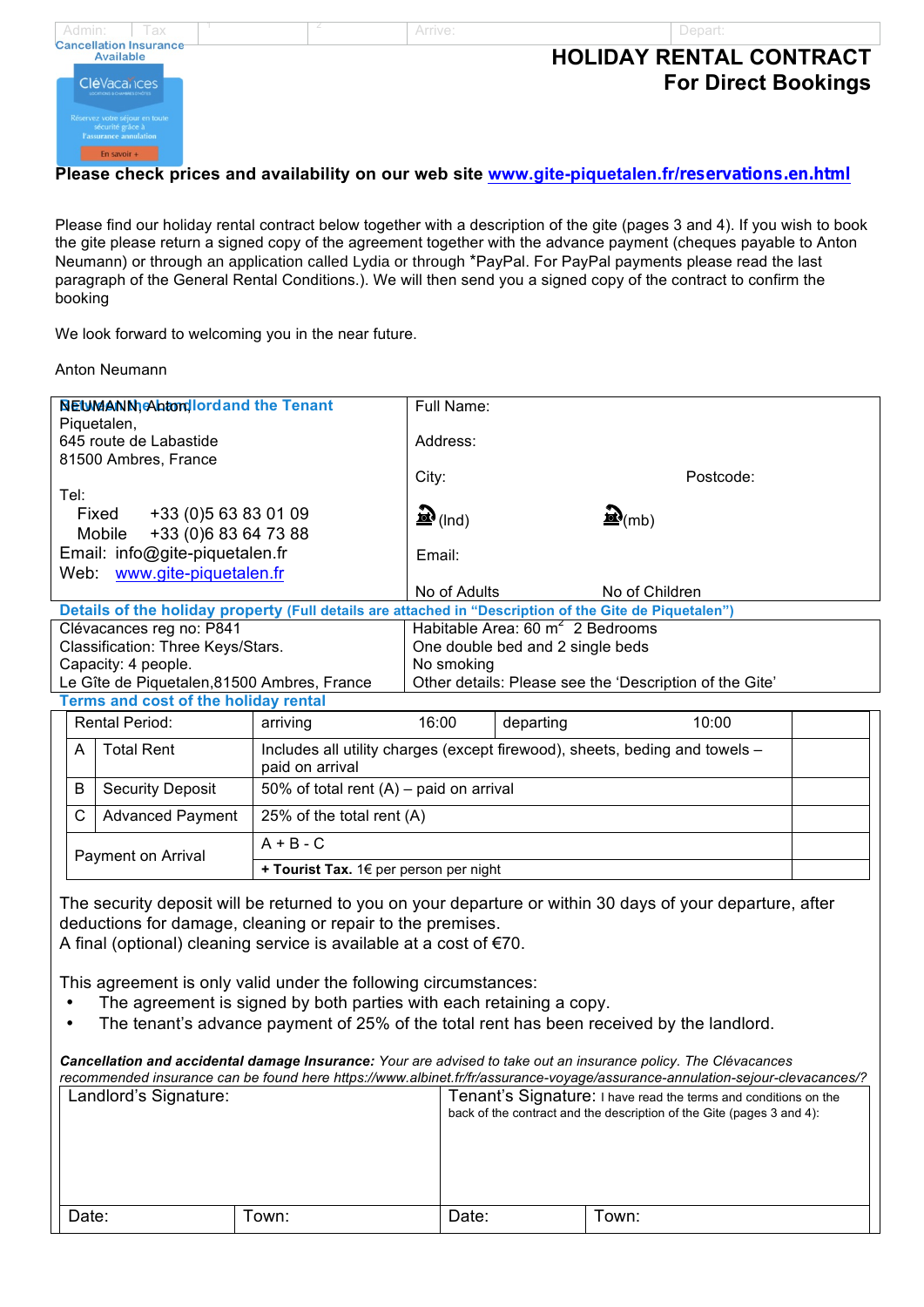### General Rental Conditions

**Article 1. Purpose:** This contract is for the exclusive use of Clévacances vacation rentals and only French law is applicable to the contract. This English version of the contract is provided in good faith but should it differ or contradict the French version or should it in any way be unclear, the French version, as available on the gite web site, http://www.gite-piquetalen.fr/Contrat.pdf will apply.

**Article 2. General Provisions :** No change in the contract will be accepted without the written consent of both parties.

The owner agrees not to disclose to any third party any information of any kind, on any medium whatsoever, that the tenant has passed to him on agreeing this contract.

The above provision in regard to information does not apply where inquiries are made by the governement and/or by the Courts or Police.

**Article 3. Conclusion of Contract and Payment:** The reservation becomes effective when the tenant has returned to the owner a signed copy of this agreement and the amount of the advanced payment ( maximum 25%) for the rental and has received back a copy of the contract signed by the owner. The balance of the rent must be paid on the day of arrival after the renter has checked the property and signed a form agreeing the state in which the property is handed over to him. The Tenant agrees that this check may be carried out either by the owner or by a duly authorized agent of the owner and with a written proxy.

Expenses not included in the rent must be paid at end of stay .

**Article 4. Security Deposit:** On arrival the tenant will need to pay a security deposit equal to 50% of the total rent. This is in addition to the balance of the rent. The security deposit will be returned within a maximum period of one month after the departure of the tenant, by the owner, after any deductions made to cover any damage, loss or cleaning. The amount thereof shall be duly justified by the owner on the basis of the inventory departure check , quotes, and invoices. If the deposit is insufficient, the tenant agrees to make up the sum to the total of the invoices furnished by the Landlord. The deposit shall not be taken as part payment of the rent.

**Article 5. Duration:** The tenant must vacate the premises at the time specified in the contract or at a time convenient to the owner, after the state of the property has been checked . The tenant may in no circumstances invoke any right to remain in the premises on the expiration of the rental period originally specified in the contract , unless otherwise agreed by the owner.

**Article 6. Use of premises :** The owner will provide the premises in a condition corresponding to the description given and will maitain them in good order. The tenant will occupy the premises without causing disturbance and for their intended purpose. The premises are rented for use as temporary or holiday accommodation (maximum 3 months). All professional or business usage is expressly forbidden

Upon departure, the tenant agrees to leave the premises as clean as he or she found them on arrival. All repairs, large or small, because of negligence or poor maintenance during the rental period, will be charged to the tenant.

The property cannot be rented to third parties without the prior consent of the owner . Subletting is prohibited, even if no charge is made , under penalty of termination, with the owner having the right to retain the full amount of rent paid or due on the property.

The installation of tents or caravans parked on the grounds of the rented property is prohibited without prior consent of the owner . The number of tenants may not exceed the maximum capacity indicated on the catalog or description. In exceptional circumstances and subject to the consent of the owner , this rule may be ammended . In this case, the owner will be entitled to receive an additional payment which must be communicate to the Tenant and recorded on the rental contract.

**Article 7. Pets:** If the owner accepts pets, the tenant must specify the animal(s) that will accompany him or her. The owner may require an additional payment be made and this will be specificed in the contract,. Internal rules set by the owner may apply

**Article 8.** Inspection and inventory : An inspection and inventory of the furniture and fittings will be made at the start and end of the contract, by the Landlord (or their representative) and the Tenant. If unable to make the check on arrival , the tenant will have 72 hours to check the condition of the property and its inventory and report any

discrepancies to the owner. After this period, the rented property will be assumed to have been free of damage on the tenant's entry into it. A form agreeing the condition of the property on exit should be signed by both parties. The Tenant agrees that the check may be performed either with the owner or his representative. If the owner or his agent finds damage, they must notify the tenant within one week.

#### **Article 9. Termination conditions :**

Any termination of this Agreement must be sent by registered mail with receipt of delivery. The delivery date will be considered the relevant date.

#### a) Cancellation by the renter.

In the event of cancellation by the tenant before arrival, the advanced is forfeited to the owner and the owner has the right to demand payment of the balance (75%) which would otherwise have been due arrival.

If the tenant does not arrive within 24 hours of the arrival date indicated on the contract, this contract is deemed to be cancelled and the owner can re-rent the property. The owner can retain the advanced payment and demand payment of the balance on the rental.

#### b) Cancellation by the owner.

In case of cancellation by the owner , he or she must reimburse the tenant the full amount paid . The renter can ask for damages and interest or compensation for the loss of their holiday and any financial loss..

#### c) Cancellation during the contract.

When the contract is terminated by the owner during the term of the holiday rental , the owner must give a full justification (non- payment of rent, proven damage to the premises, complaints from neighbors ... ) . The cancellation must be made by registered letter with acknowledgment of receipt. The tenant must leave within two days of receipt of the letter notification. In this case , regardless of the cause of termination, the entire amount of rent will be retained by the owner. The owner reserves the right to retain the security deposit under the conditions specified in Ariticle 4 "Security Deposit ".

**Article 10. Interruption of stay:** In the event of an early termination of the holiday rental by the tenant, and if the owner has not acted in a way to cause their early termination , there will be no refund, with the exception of the security deposit.

**Article 11. Insurance:** The Clévacances contract requires the renter to obtain insurance to cover accidental damage to the property. This is in our view, equivalent to Personal Liability Cover and is usually provided as an addition to household insurance or as part of a travel insurance policy.

**Article 12. Disputes:** All claims must be addressed as soon as possible to Clévacances Tarn, which will attempt to abritrate the dispute. Clévacances Tarn will only intervene:

- if the contract was signed by both the landlord and tenant,
- if the claim is made within the first three days after arrival , for any dispute concerning the state of the premises or the description of it
- at the end of the stay for all other disagreements.

For all disputes which may arise in relation to this contract , only the relevant courts in the area of the property will have jurisdiction.

**Article 13. Taxe de Sejour:** A taxe de sejour (tourist tax) will need to be paid on arrival. It is not included in the costs shown on page 1.

**\*Paypal Payments.** If you use PayPal and choose "Pay for goods or services", PayPal will charge us a fee and for this reason we ask for an additional payment of 10€ to cover PayPal's charges. If you choose "Send money to friends or family" PayPal make no charge and our usual tarif for direct bookings applies.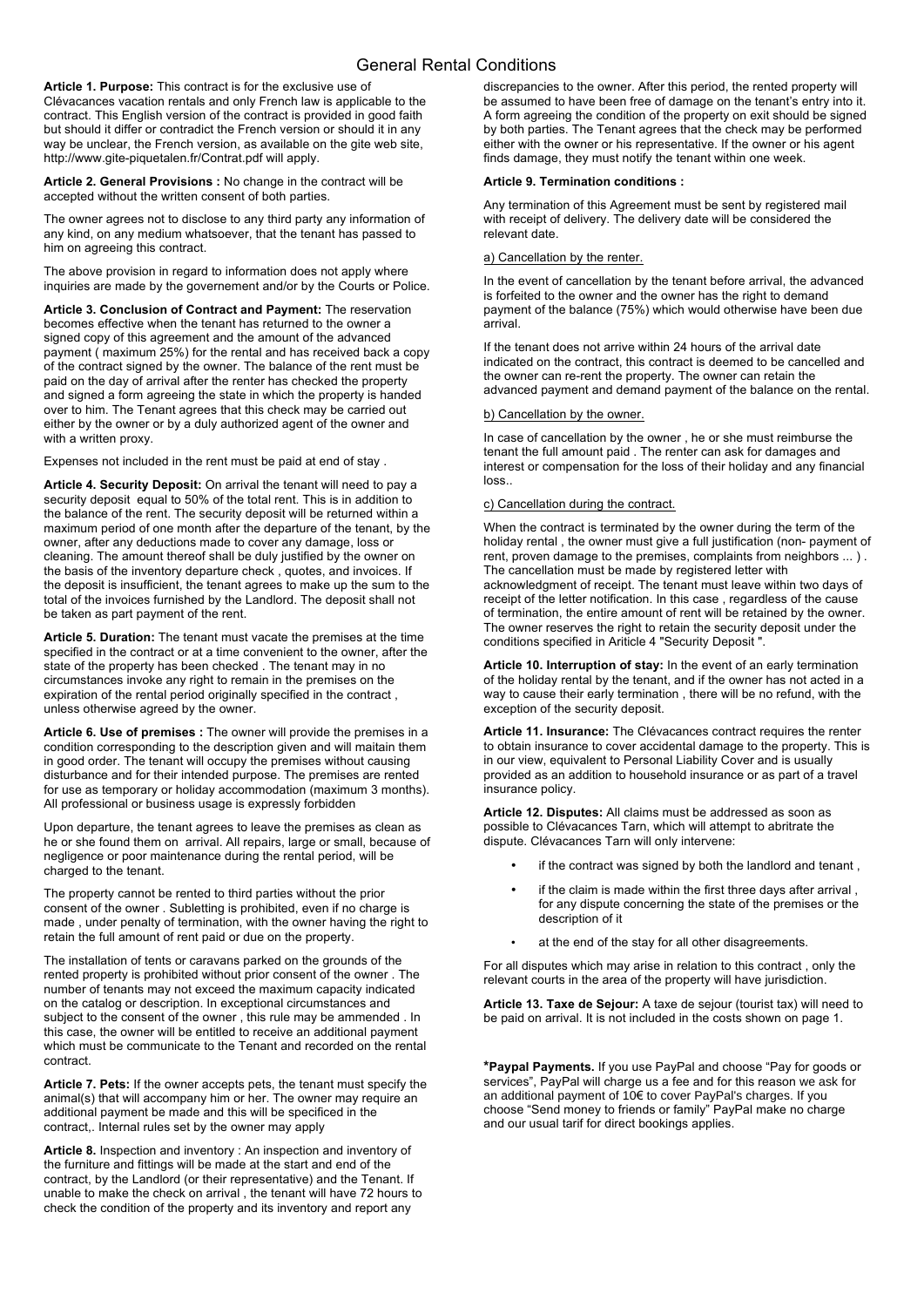# ÉTAT DESCRIPTIF POUR 'LE GITE DE PIQUETALEN' DESCRIPTION OF 'THE GITE DE PIQUETALEN'

En français et anglais In English and in French

| <b>INFORMATIONS GÉNÉRALES/GENERAL INFORMATION</b>      |                                           |  |
|--------------------------------------------------------|-------------------------------------------|--|
| $N^{\circ}$ d'agrément de la location:                 | P841                                      |  |
| Clévacances registration number:                       |                                           |  |
| Catégorie/Category:                                    | 3 clés/3 keys                             |  |
| Adresse de la location/Gite address:                   | 645 route de Labastide, Piquetalen, 81500 |  |
|                                                        | Ambres, France                            |  |
| Année de la construction/Year of                       | 2007                                      |  |
| consturction:                                          |                                           |  |
| Construction:                                          | <b>Recente/Recent</b>                     |  |
| Type de bâtiment/Type of building:                     | Maison indépendante/Detached house        |  |
| Type de logment/Type of accommodation:                 | T3/two bedrooms                           |  |
| Capacite d'accueil labelllisée/Approved                | 4 personnes/4 people                      |  |
| capacity                                               |                                           |  |
| • Poêle à bois/Woodburning fire                        | • Terrasse/Terrace – env/appr 20m2        |  |
| Jardin privé non clôturé/Unfenced private<br>$\bullet$ | Veranda - env/appr 20m2                   |  |
| garden - env/appr 300m2                                | • Parking privé/Private Parking           |  |

## **DESCRIPTION DE LA LOCATION/DESCRIPTION OF THE RENTAL PROPERTY**

| Surface au sol totale de la location/Total            | Moblier/Furniture:                                                                           |
|-------------------------------------------------------|----------------------------------------------------------------------------------------------|
| floor area: $60m^2$                                   | Contemporain/Contemporary                                                                    |
| Surface habitable/Habitable area: 60 m <sup>2</sup>   | Cuisine et pièce de jour/Kitchen and Living<br>Area: environs/approximately 31m <sup>2</sup> |
| 1 Salle de bains et 1 WC (WC est incorpré             | Chambre 1/Main bedroom:                                                                      |
| dans la salle de bains)/1 Bathroom and toilet         | environs/approximately 10m <sup>2</sup>                                                      |
| (toilet is in the bathroom):                          |                                                                                              |
| environs/approximately $4m2$                          |                                                                                              |
| Chambre 2/Second bedroom:                             | Cuisine/Kitchen:                                                                             |
| environs/approximately 15m <sup>2</sup>               | Americain/Open plan                                                                          |
| Lits/Beds:                                            | Chauffaage/Heating:                                                                          |
| $1 \times 140$ cm (double) $2 \times 90$ cm (singles) | Chauffage central electriques avec radiateur                                                 |
| équipés d'oreillers, couettes et protège              | dans chaque pièce + poêle à bois/Electric                                                    |
| matelas                                               | central heating with radiaters in every room+                                                |
| provided with pillows, duvets and matress             | wood burning stove                                                                           |
| protectors.                                           |                                                                                              |
| Ventillation: VMC electrique/electric extracter       | <b>Volets/Shutters</b>                                                                       |
| system                                                |                                                                                              |